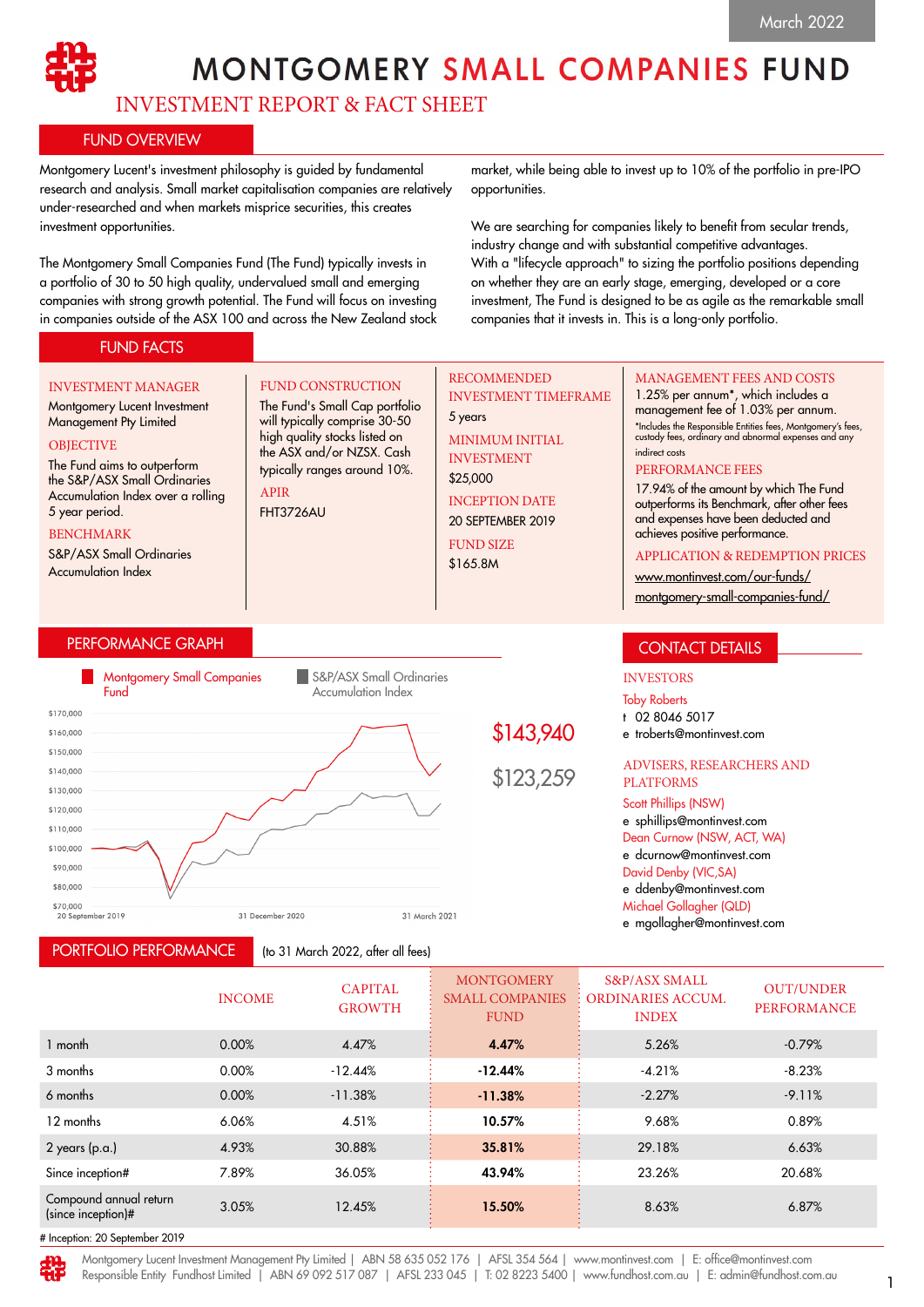#### FUND COMMENTARY

 The Montgomery Small Companies Fund (the Fund) delivered a return of 4.47 per cent, net of fees, in March versus the benchmark, the S&P/ASX Small Ordinaries Accumulation Index, which increased by 5.26 per cent. Since inception (20 September 2019), the Fund has increased by 43.94 per cent, outperforming the benchmark by 20.68 per cent, after fees.

The largest positive contributors for February included Aeris Resources (ASX:AIS), EML Payments (ASX:EML) and Uniti Group (ASX:UWL). AIS shares rallied on the back of some positive preliminary drilling results at the company's Avoca Tank underground copper mine which sits within the Tritton operations. Having raised \$50 million in June 2021, AIS has been focused on greenfield exploration programs around existing operations with the aim of extending the mine life and production expansion. Early signs are encouraging with significant valuation upside potential should the company successfully increase its copper resources and reserves.

EML shares rose, likely driven by investors looking to leverage rapidly rising global interest rates and with only limited options available within the Small Caps universe. At the December 2021 half-year result, EML highlighted that 100 basis points increase in global interest rates would add \$14-15 million to annual EBITDA, equating to around 24 per cent of their FY22 EBITDA guidance.

UWL received a \$5.00 per share cash takeover offer from a consortium comprising Morrison & Co. and Brookfield Infrastructure Group (increased from the initial \$4.50 per share bid after Macquarie Infrastructure & Real Asset Holdings joined the action with a \$5.00 offer).

 UWL have granted the Morrison/Brookfield consortium exclusive due diligence for four weeks from 18 March 2022. It remains to be seen if a takeover bid for the company becomes contested; our view is that these are highly strategic and unique assets with long-term, inflation-protected annuity-like cashflows, coveted by institutional investors looking to capitalise their very low costs of capital.

The largest detractors from performance included Audinate Group (ASX:AD8), Accent Group (ASX:AX1) and City Chic Collective (ASX:CCX). AD8 shares weakened on investor concerns about global chip shortages which could be prolonged by the ongoing Ukraine war and the Chinese COVID-19 lockdown events. We see supply chain constraints as clouding the short-term outlook and only temporary in nature, and we are encouraged by the medium-term opportunity for the company, underpinned by strong demand for audiovisual digital networks, technology leadership and expanding the addressable market via new products like video.

Macro headwinds from rising interest rates, high petrol prices and general cost of living pressures weighed on listed discretionary retailers, including AX1, potentially offsetting some of the reopening momentum and benefits from higher gross margins. We view AX1 as relatively well-positioned to withstand these factors considering the company's younger customer demographic (less sensitive to rate rises) and the store roll-out strategy.

Continued on the next page…



# Portfolio Performance is calculated after fees and costs, including the investment management fee and performance fee, but excludes the buy/sell spread. All returns are on a pre-tax basis. This report was prepared by Mon Lucent Investment Management Pty Limited, (ABN 58 635 052 176, Authorised Representative No. 001277163) (Montgomery) the investment manager of the Montgomery Small Companies Fund. The responsible entity of the Fund is<br>Fund or needs. You should obtain and consider a copy of the Product Disclosure Statement (PDS) Target Market Determination (TMD) relating to the Fund before making a decision to invest. Available here: https://fundhost.com.au/f montgomery-small-companies-fund/ While the information in this document has been prepared with all reasonable care, neither Fundhost nor Montgomery makes any representation or warranty as to the accuracy or completeness of any statement in this document including any forecasts. Neither Fundhost nor Montgomery guarantees the performance of the Fund or the repayment of any investor's capital. To the extent permitted by law, neither Fundhost Montgomery, including their employees, consultants, advisers, officers or authorised representatives, are liable for any loss or damage arising as a result of reliance placed on the contents of this document. Past performa indicative of future performance.